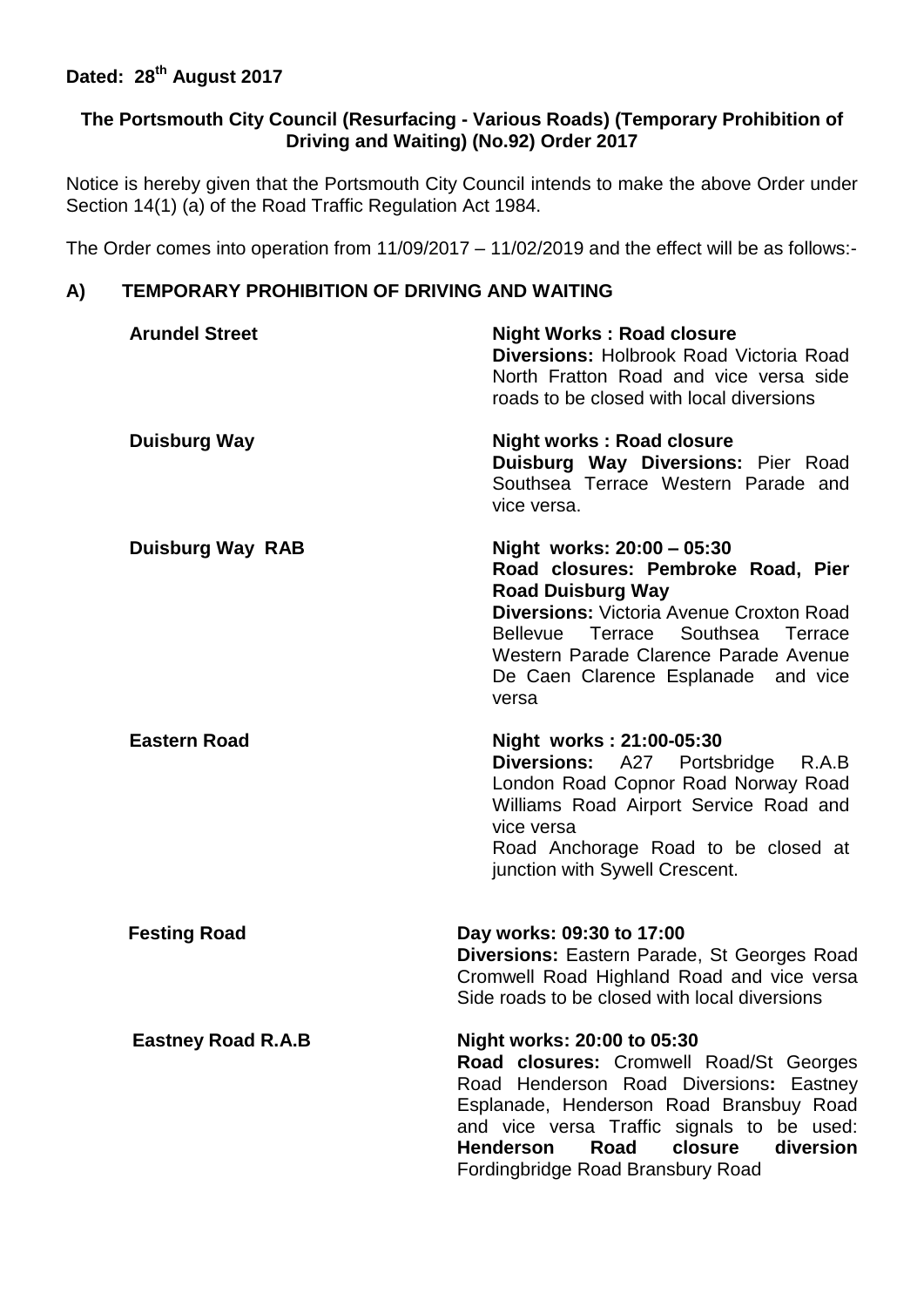| <b>Eastney Road</b>                     | Day Works Diversions: Henderson Road<br>Bransbuy road and vice versa side roads to be<br>closed with local diversions                                                                                                                                                                                                                                              |
|-----------------------------------------|--------------------------------------------------------------------------------------------------------------------------------------------------------------------------------------------------------------------------------------------------------------------------------------------------------------------------------------------------------------------|
|                                         | <b>Night Works Diversions: Goldsmith Avenue</b><br>Winter Road Highland Road Eastney Road and<br>vice versa and side roads to be closed with local<br>diversions.                                                                                                                                                                                                  |
| Lake Road R.A.B                         | <b>Night works Road closures Lake Road</b><br>Diversions East: Lake Road Fratton Road<br>Arundel Street Holbrook Road and vice versa.<br><b>Diversions west: Lake Road Cornmill Street</b><br>Marketway R.A.B Commercial Road Church<br>Street R.A.B Church Street and vice versa<br>Temporary traffic signals to be used.                                         |
| <b>Locksway Road</b>                    | Side road closures: for Micro asphalt                                                                                                                                                                                                                                                                                                                              |
| <b>Medina Road Including Roundabout</b> | <b>Night works: Northern Road closed</b><br>Diversions: Portsbridge R.A.B Western Road<br>Southampton Road and vice versa. I.O.W<br>Estate to be letter dropped Wayte Street closed<br>local diversion                                                                                                                                                             |
| <b>Northern Parade</b>                  | Night works: Road closed northbound<br>diversion<br>Doyle Avenue<br>London<br>Road<br>southbound diversion: London Road Copnor<br>Road Old London Road London Road Meredith<br>Road                                                                                                                                                                                |
|                                         | St George's Road (Old Portsmouth) Day works: One way road closure eastbound<br><b>Diversion:</b> St Georges Road The Hard Queen<br>Street.                                                                                                                                                                                                                         |
|                                         | <b>Night works: Road closed Diversion: Park</b><br>Road Burnaby Road Cambridge Road St<br>Georges Road and vice versa                                                                                                                                                                                                                                              |
| <b>The Hard</b>                         | Night works: Road closures Queen Street<br>Diversion: Alfred Road Marketway Anglesea<br>Road King Richard 1 <sup>st</sup> Road Hampshire Terrace<br>St Michael's Road Cambridge Road St Georges<br>Road<br><b>Diversion: St Georges Road Cambridge Road</b><br>St Michael's Road Anglesea road Queen Street.<br>All side roads to be closed with local diversions. |
| <b>Southampton Road</b>                 | Night works: Road closed in sections<br><b>Diversions: Western Road Northern Road local</b><br>diversions will be in place.                                                                                                                                                                                                                                        |